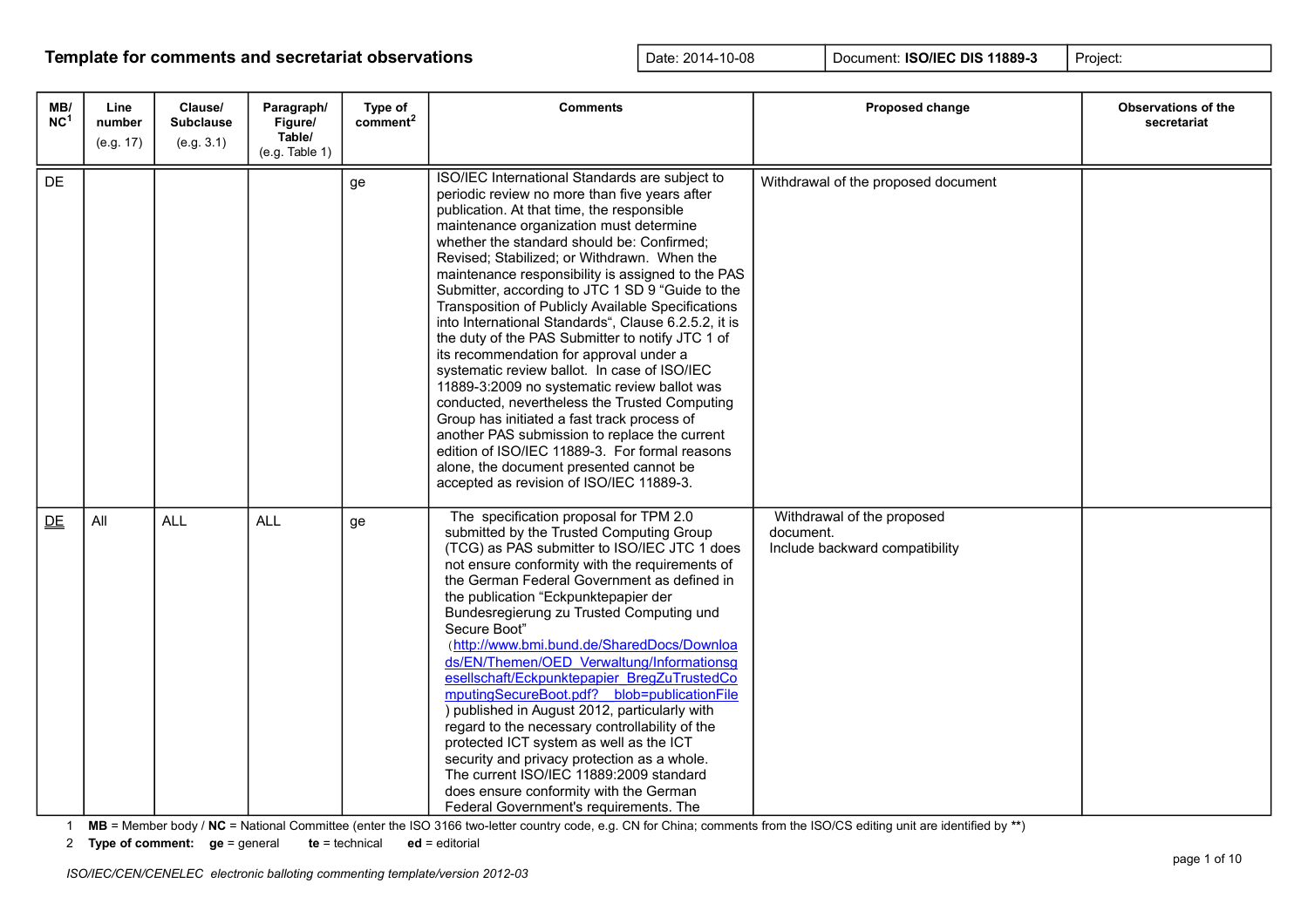| MB/<br>NC <sup>1</sup> | Line<br>number<br>(e.g. 17) | Clause/<br><b>Subclause</b><br>(e.g. 3.1) | Paragraph/<br>Figure/<br>Table/<br>(e.g. Table 1) | Type of<br>comment <sup>2</sup> | <b>Comments</b>                                                                                                                                                                                                                                                                                                                                                                                                                                                                                                                                                                                                                                                                                                                                                                                                                                                                                                                                                                                                                                                                                           | Proposed change                                                                                                                                                                                                                                                                                                                                                                                                                                           | <b>Observations of the</b><br>secretariat |
|------------------------|-----------------------------|-------------------------------------------|---------------------------------------------------|---------------------------------|-----------------------------------------------------------------------------------------------------------------------------------------------------------------------------------------------------------------------------------------------------------------------------------------------------------------------------------------------------------------------------------------------------------------------------------------------------------------------------------------------------------------------------------------------------------------------------------------------------------------------------------------------------------------------------------------------------------------------------------------------------------------------------------------------------------------------------------------------------------------------------------------------------------------------------------------------------------------------------------------------------------------------------------------------------------------------------------------------------------|-----------------------------------------------------------------------------------------------------------------------------------------------------------------------------------------------------------------------------------------------------------------------------------------------------------------------------------------------------------------------------------------------------------------------------------------------------------|-------------------------------------------|
|                        |                             |                                           |                                                   |                                 | framework specification as proposed by TCG<br>would replace the current specification in a way<br>that future products would not necessarily meet<br>the German Federal Government's<br>requirements or, if certified according to<br>ISO/IEC 11889:2009, might not be perceived<br>as or actually count as "state of the art"<br>anymore.<br>Therefore, TCG's proposal is not in line with<br>official requirements of the Federal Republic of<br>Germany                                                                                                                                                                                                                                                                                                                                                                                                                                                                                                                                                                                                                                                |                                                                                                                                                                                                                                                                                                                                                                                                                                                           |                                           |
| <b>DE</b>              | All                         | <b>ALL</b>                                | <b>ALL</b>                                        | ge                              | The new document differs greatly from the<br>current edition of ISO/IEC 11889-3 and is much<br>more complex. Using the fast track process for<br>such an update does not allow for a proper<br>consultation process where concerns of National<br>Bodies can be adequately addressed<br>Contrary to TCG's assertions <i>i.a.</i> in the<br>Explanatory Report of the proposed<br>specification, the PAS criteria as defined in the<br>ISO/IEC JTC 1 Standing Document N 9 were<br>not respected. Hence, TCG's PAS submitter<br>status needs to be questioned. The proposed<br>specification was not developed in a co-<br>operative and transparent way as well within<br>the TCG as with SC 27. Critical comments were<br>not considered appropriately. TCG has not<br>maintained the respective current standard<br>sufficiently, particularly regarding the update of<br>cryptographic algorithms. The actual PAS<br>transposition process in combination with the<br>Maintenance Agreement between TCG and<br>JTC 1 is inadequate for the further<br>development and maintenance of ISO/IEC<br>11889. | Withdrawal of the proposed document.<br>TCG's PAS submitter status must be raised to<br>question. In a possible re-application as PAS<br>submitter, TCG has to ensure that it will meet<br>PAS criteria in the future considering its<br>violations in the past.<br>Improvement of both the Maintenance<br>Agreement and the technical content of the<br>specifications, especially regarding the<br>cryptographic techniques and mechanisms<br>provided. |                                           |
| DE                     | All                         | <b>ALL</b>                                | <b>ALL</b>                                        | ge                              | SC 27 has to be involved in the further                                                                                                                                                                                                                                                                                                                                                                                                                                                                                                                                                                                                                                                                                                                                                                                                                                                                                                                                                                                                                                                                   | Withdrawal of the proposed document.                                                                                                                                                                                                                                                                                                                                                                                                                      |                                           |

1 **MB** = Member body / **NC** = National Committee (enter the ISO 3166 two-letter country code, e.g. CN for China; comments from the ISO/CS editing unit are identified by **\*\***)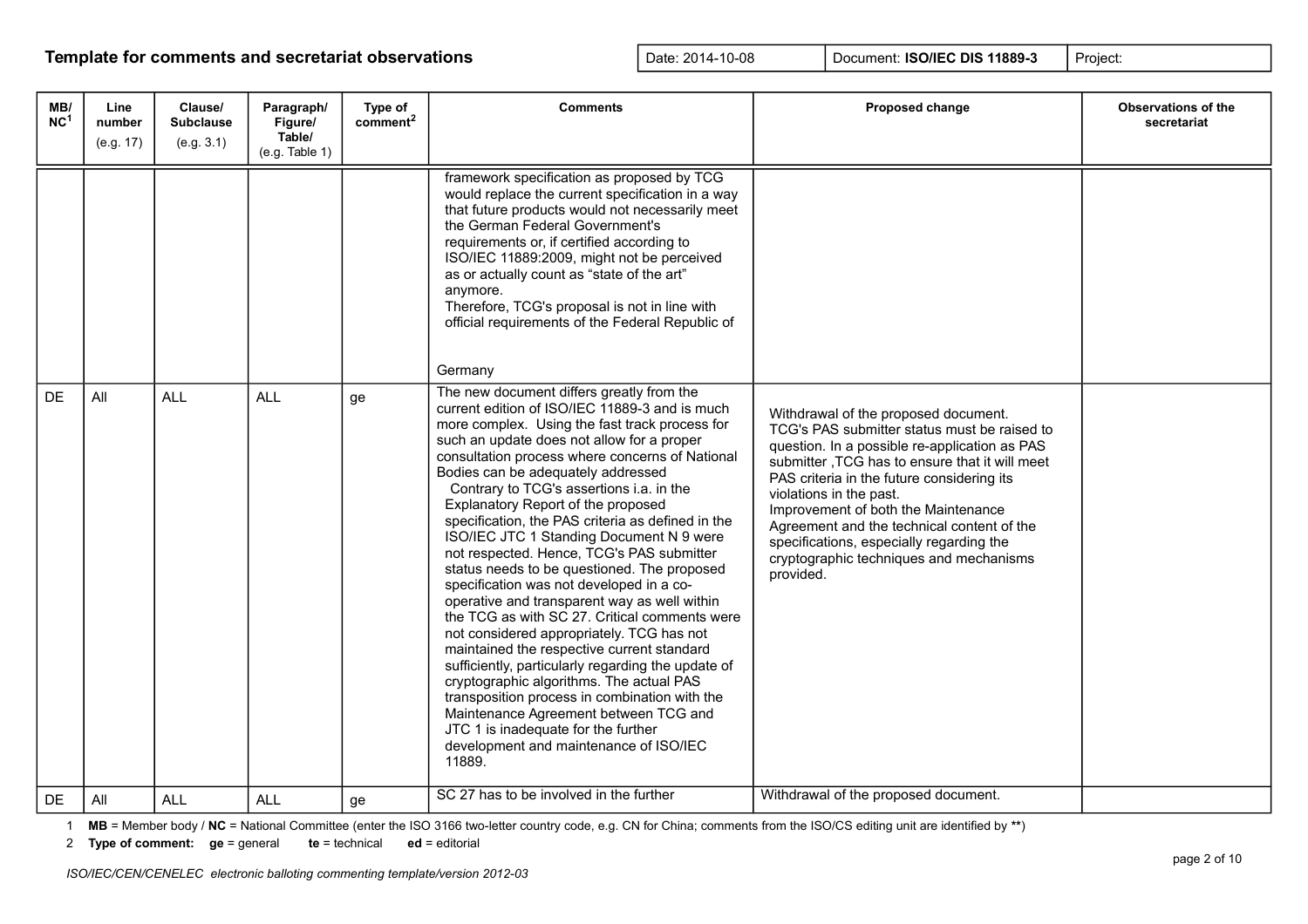| MB/<br>NC <sup>1</sup> | Line<br>number<br>(e.g. 17) | Clause/<br><b>Subclause</b><br>(e.g. 3.1) | Paragraph/<br>Figure/<br>Table/<br>(e.g. Table 1) | Type of<br>comment <sup>2</sup> | <b>Comments</b>                                                                                                                                                                                                                                                                                                                                                                                                                                                                                                                                                                                                                                                                                                                                                                                                                                                                     | Proposed change                                                                                                                                                                                                                                                                                                                                                                                                                                                                     | <b>Observations of the</b><br>secretariat |
|------------------------|-----------------------------|-------------------------------------------|---------------------------------------------------|---------------------------------|-------------------------------------------------------------------------------------------------------------------------------------------------------------------------------------------------------------------------------------------------------------------------------------------------------------------------------------------------------------------------------------------------------------------------------------------------------------------------------------------------------------------------------------------------------------------------------------------------------------------------------------------------------------------------------------------------------------------------------------------------------------------------------------------------------------------------------------------------------------------------------------|-------------------------------------------------------------------------------------------------------------------------------------------------------------------------------------------------------------------------------------------------------------------------------------------------------------------------------------------------------------------------------------------------------------------------------------------------------------------------------------|-------------------------------------------|
|                        |                             |                                           |                                                   |                                 | development and maintenance of ISO/IEC 11889<br>in a co-operative, constructive, and transparent<br>manner.                                                                                                                                                                                                                                                                                                                                                                                                                                                                                                                                                                                                                                                                                                                                                                         | TCG's PAS submitter status must be raised to<br>question. In a possible re-application as PAS<br>submitter, TCG has to ensure that it will meet PAS<br>criteria in the future considering its violations in the<br>past.<br>Improvement of both the Maintenance Agreement<br>and the technical content of the specifications,<br>especially regarding the cryptographic techniques<br>and mechanisms provided.                                                                      |                                           |
| DE                     |                             |                                           |                                                   | ge                              | DIN NA 043-01-27-03 AK<br>"Evaluationskriterien für<br>IT-Sicherheit" within NA 043-01-27 AA<br>"ITSicherheitsverfahren"<br>recommends that its<br>technical comments from 2012 should be<br>discussed again to clarify, whether they<br>have<br>been considered appropriately in more<br>recent<br>documents of the TCG.<br>According to ISO/IEC JTC 1 Standing<br>Document<br>N 9 "Guide to the Transposition of Publicly<br>Available Specifications Into International<br>Standards":<br>When the maintenance responsibility is<br>assigned<br>to the PAS Submitter, there are no<br>provisions for<br>minor updates/corrections/amendments as<br>used<br>by JTC 1 Subcommittees to maintain their<br>documents, but the PAS Submitter must<br>respond<br>to maintenance issues raised by<br>implementers<br>and National Bodies.<br>Decisions to approve modification requests | Withdrawal of the proposed Document.<br>Improvement to both the Maintenance<br>Agreement<br>and the technical content of the<br>specifications,<br>including but not limited to the<br>improvement to<br>cryptographic techniques and mechanisms<br>provided.<br>Actively maintain ISO/IEC 11889:2009 all<br>parts.<br>Reapplication for PAS submitter status.<br>Improvement of the new proposal with a<br>more<br>appropriate inclusion of the technical<br>comments<br>received. |                                           |

1 **MB** = Member body / **NC** = National Committee (enter the ISO 3166 two-letter country code, e.g. CN for China; comments from the ISO/CS editing unit are identified by **\*\***)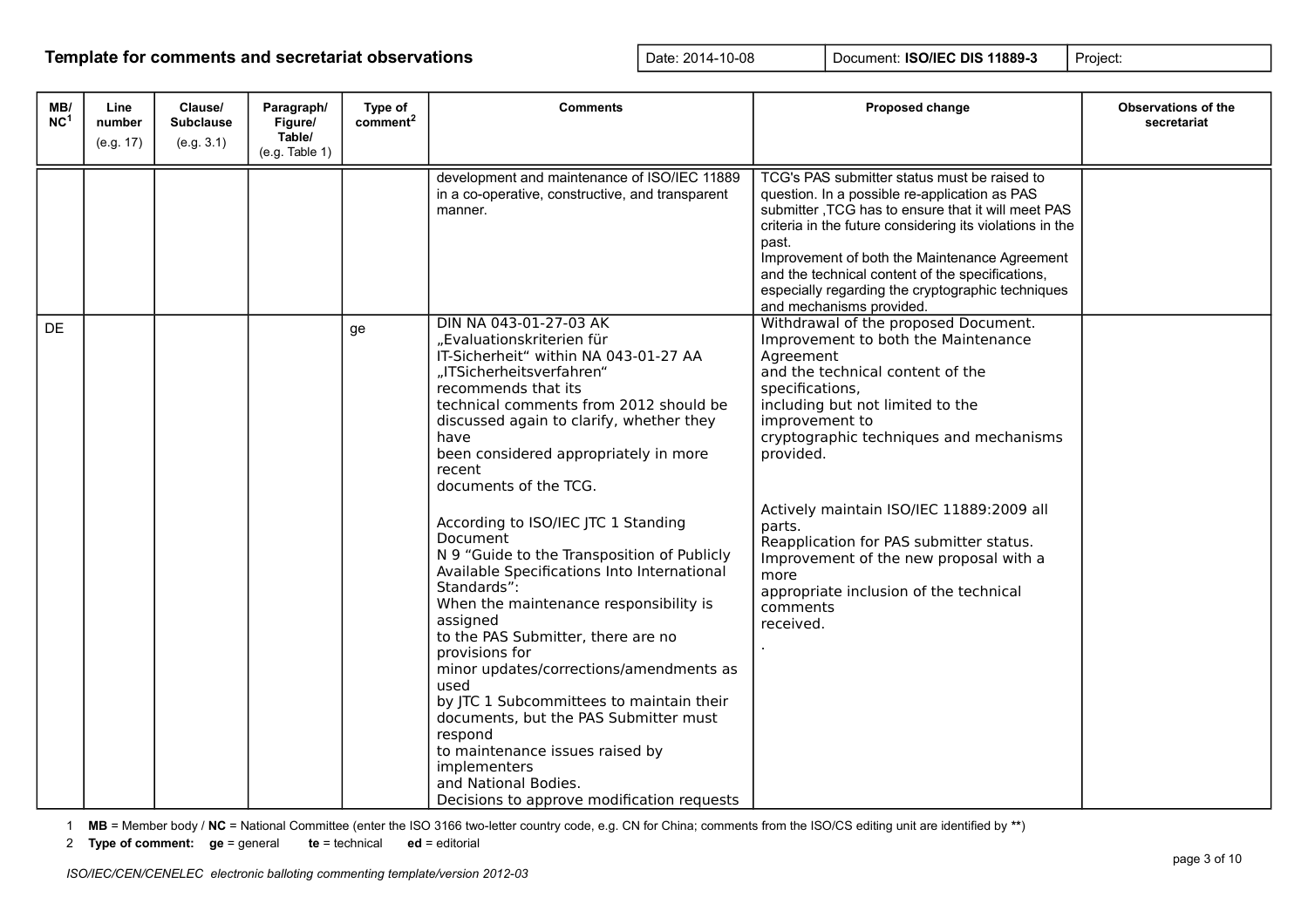| MB/<br>NC <sup>1</sup> | Line<br>number<br>(e.g. 17) | Clause/<br><b>Subclause</b><br>(e.g. 3.1) | Paragraph/<br>Figure/<br>Table/<br>(e.g. Table 1) | Type of<br>comment <sup>2</sup> | <b>Comments</b>                                                                                                                                                                                                                                                                                                                                                                                                                                                                                                                                                            | Proposed change                                                                                                                                                                                                                                                                                                            | <b>Observations of the</b><br>secretariat |
|------------------------|-----------------------------|-------------------------------------------|---------------------------------------------------|---------------------------------|----------------------------------------------------------------------------------------------------------------------------------------------------------------------------------------------------------------------------------------------------------------------------------------------------------------------------------------------------------------------------------------------------------------------------------------------------------------------------------------------------------------------------------------------------------------------------|----------------------------------------------------------------------------------------------------------------------------------------------------------------------------------------------------------------------------------------------------------------------------------------------------------------------------|-------------------------------------------|
|                        |                             |                                           |                                                   |                                 | and<br>create updates are made using the PAS<br>Submitter's procedures, and the decision to<br>submit the revision to JTC 1 is made<br>according to<br>the process described in SD 9.                                                                                                                                                                                                                                                                                                                                                                                      |                                                                                                                                                                                                                                                                                                                            |                                           |
| DE                     | all                         |                                           |                                                   | ge                              | According to ISO/IEC JTC 1 Standing<br>Document<br>N 9 "Guide to the Transposition of Publicly<br>Available Specifications Into International<br>Standards":<br>When the maintenance responsibility is<br>assigned<br>to the PAS Submitter, a recommendation to<br>Stabilize is not used with PAS submissions,<br>as<br>the PAS Submitter must actively maintain<br>their<br>document.                                                                                                                                                                                     | Actively maintain ISO/IEC 11889:2009 all<br>parts<br>and improved revision with a more<br>appropriate<br>inclusion of the technical comments<br>received<br>during the 11889 project.<br>Establishment of a new project for a new<br>$TPM$ 2. $x$<br>PAS proposal.                                                         |                                           |
| <b>DE</b>              | All                         | <b>ALL</b>                                | <b>ALL</b>                                        | ge                              | The specification as proposed by TCG has to be<br>complemented by a normative annex and<br>appropriate normative reference to the existing<br>ISO/IEC 11889:2009 document parts.                                                                                                                                                                                                                                                                                                                                                                                           | Withdrawal of the proposed document.<br>Establishment of an appropriate normative annex<br>and sufficient normative reference to the existing<br>ISO/IEC 11889:2009 document parts.<br>Stabilizing ISO/IEC 11889:2009 all parts and<br>establishment of a new project for proposal.                                        |                                           |
| <b>DE</b>              |                             |                                           |                                                   | ge                              | In any case the disappointment about "Trusted<br>Computing", specifically the "Trusted Platform<br>Module (TPM)" losing essential features with<br>regard to the trustworthiness of this technology<br>for device-owners, will neither foster TCG-<br>specified technologies nor trustworthy Information<br>and Communication Technology in general.<br>Furthermore, the TPM 2.0 draft specification<br>reduces potential, being present in IS 11889, to<br>contribute to trust in ICT infrastructures, as well<br>as precludes developing such potential even<br>further. | Withdrawal of the proposed Document.<br>Establishment of an appropriate normative<br>annex<br>and sufficient normative reference to the<br>existing<br>ISO/IEC 11889:2009 document parts.<br>Actively maintain ISO/IEC 11889:2009 all<br>parts<br>and establishment of a new project for a<br>new TPM<br>2.0 PAS proposal. |                                           |

1 **MB** = Member body / **NC** = National Committee (enter the ISO 3166 two-letter country code, e.g. CN for China; comments from the ISO/CS editing unit are identified by **\*\***)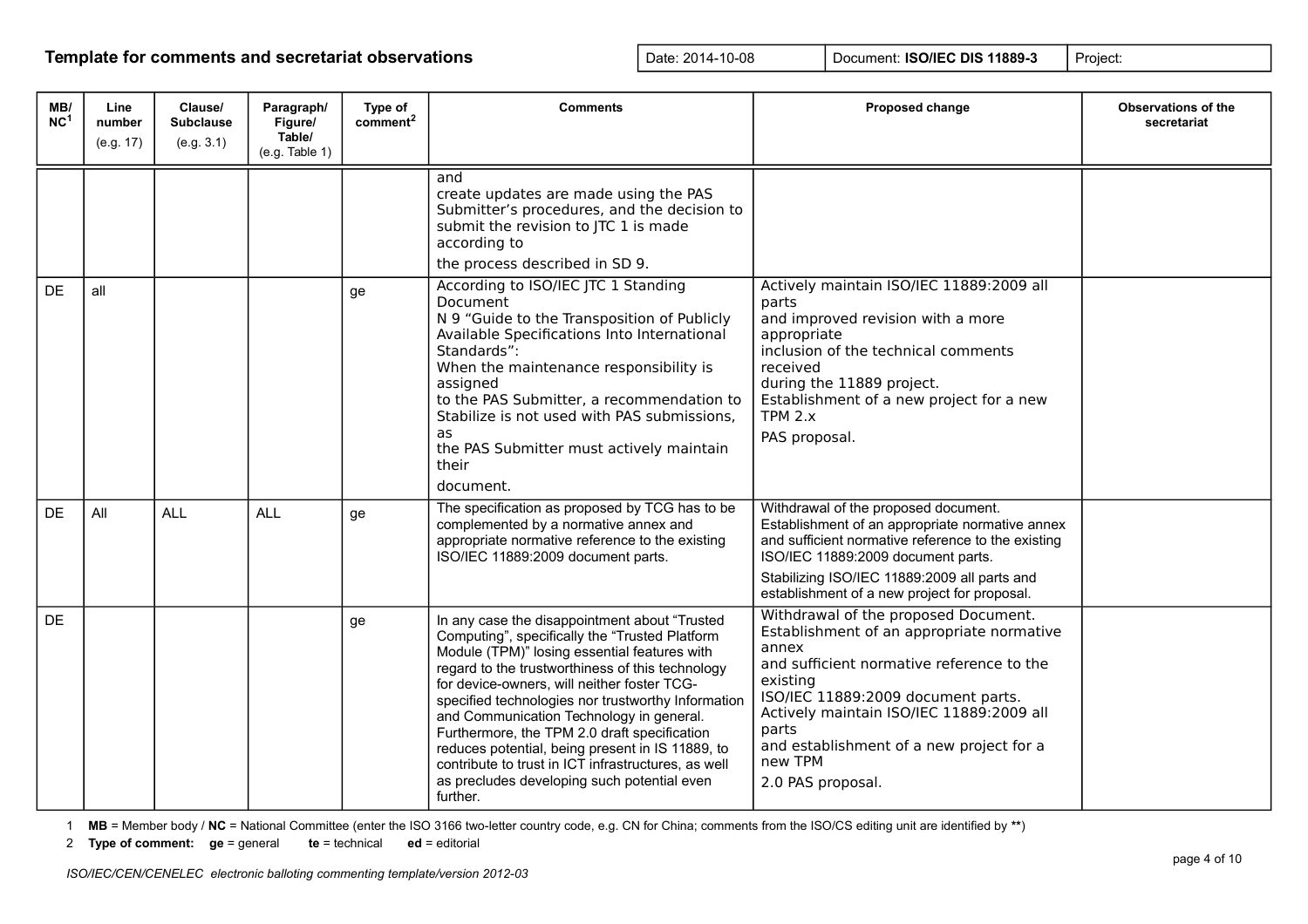| MB/<br>NC <sup>1</sup> | Line<br>number<br>(e.g. 17) | Clause/<br><b>Subclause</b><br>(e.g. 3.1) | Paragraph/<br>Figure/<br>Table/<br>(e.g. Table 1) | Type of<br>comment <sup>2</sup> | <b>Comments</b>                                                                                                                                                                                                                                                                                                                                                                                                                                                                                                                                                                                                                                                                                                                                                                                                                                                                                                                                                                                                                                                                                                                                             | Proposed change                                                                                                              | <b>Observations of the</b><br>secretariat |
|------------------------|-----------------------------|-------------------------------------------|---------------------------------------------------|---------------------------------|-------------------------------------------------------------------------------------------------------------------------------------------------------------------------------------------------------------------------------------------------------------------------------------------------------------------------------------------------------------------------------------------------------------------------------------------------------------------------------------------------------------------------------------------------------------------------------------------------------------------------------------------------------------------------------------------------------------------------------------------------------------------------------------------------------------------------------------------------------------------------------------------------------------------------------------------------------------------------------------------------------------------------------------------------------------------------------------------------------------------------------------------------------------|------------------------------------------------------------------------------------------------------------------------------|-------------------------------------------|
|                        |                             |                                           |                                                   |                                 | It is useful to note that the "Key Requirements on<br>"Trusted Computing" and "Secure Boot" by the<br>German Federal Government, August 2012"<br>became even more explicit in supporting<br>"Complete control by device owners", "Freedom<br>of choice", deactivation at time of delivery (opt-in<br>principle), and privacy by design.                                                                                                                                                                                                                                                                                                                                                                                                                                                                                                                                                                                                                                                                                                                                                                                                                     |                                                                                                                              |                                           |
| <b>DE</b>              | All                         | <b>ALL</b>                                | <b>ALL</b>                                        | ge                              | For the certification of products which comply with<br>the requirements of the German Federal<br>Government a respective Common Criteria<br>EAL4+ Protection Profile must be published as<br>ISO/IEC standard.                                                                                                                                                                                                                                                                                                                                                                                                                                                                                                                                                                                                                                                                                                                                                                                                                                                                                                                                              | Withdrawal of the proposed document.<br>Initiation of the development of a Protection Profile<br>according to ISO/IEC 15408. |                                           |
| <b>DE</b>              |                             |                                           |                                                   | ge                              | The TPM as currently specified in IS 11889 has a<br>number of properties and assurances, which are<br>essential for its wide acceptance and application.<br>These properties and assurances were<br>guaranteed by the original (as of 2009) TCG-<br>specifications (i.e. TPM v1.2rev103, and<br>accompanying platform-specifications as TIS<br>v1.20, PPI v1.10, UEFI v1.20, BIOS v1.20 etc.)<br>and general TCG-documents (e.g. the TCG-<br>Principles v2.0), reasonably detailed and specific<br>with regard to features and non-features of the<br>TPM and TCG's "Trusted Computing" in general.<br>Moreover, the aforementioned specifications and<br>documents are in line with the German Federal<br>Government's "Key Requirements on "Trusted<br>Computing" "(2007) and "Position Paper on<br>Trusted Computing" (2004), which emphasise on<br>overarching political and technical design<br>principles.<br>In contrast, the drafts of the TPM 2.0 specification<br>(called "Trusted Platform Module Library")<br>encompass a much broader approach, which<br>mean many more TPM variants can be<br>conformant to the specification. Unfortunately, | Withdrawal of the proposed Document.                                                                                         |                                           |

1 **MB** = Member body / **NC** = National Committee (enter the ISO 3166 two-letter country code, e.g. CN for China; comments from the ISO/CS editing unit are identified by **\*\***)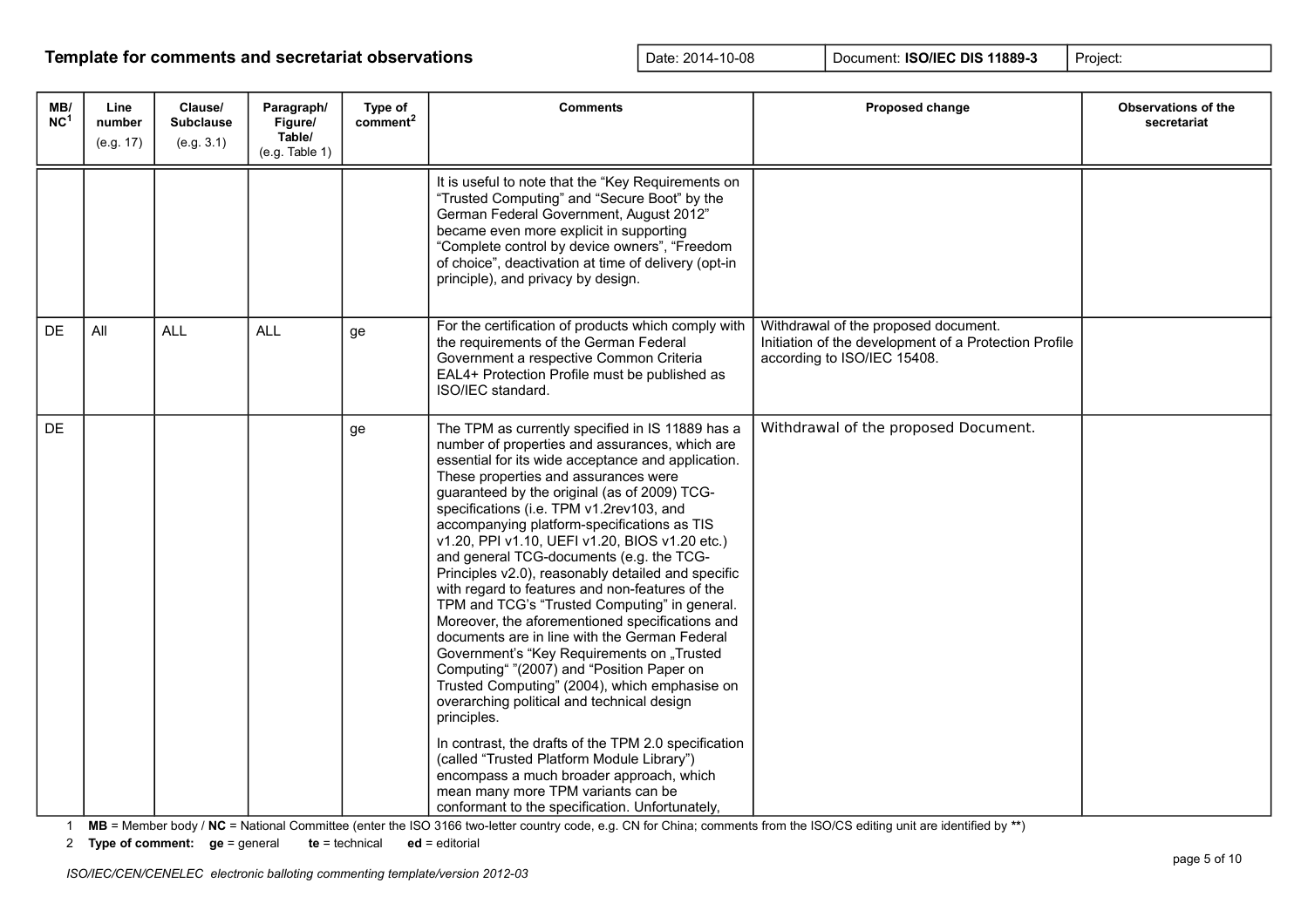| MB/<br>NC <sup>1</sup> | Line<br>number<br>(e.g. 17) | Clause/<br><b>Subclause</b><br>(e.g. 3.1) | Paragraph/<br>Figure/<br>Table/<br>(e.g. Table 1) | Type of<br>comment <sup>2</sup> | <b>Comments</b>                                                                                                                                                                                                                                                                                                                                                                                                                                                                                                                                                                                                                                                                                                                                                                                                                                                                                                                                                                                                                                                                                                                                                                                                 | Proposed change | <b>Observations of the</b><br>secretariat |
|------------------------|-----------------------------|-------------------------------------------|---------------------------------------------------|---------------------------------|-----------------------------------------------------------------------------------------------------------------------------------------------------------------------------------------------------------------------------------------------------------------------------------------------------------------------------------------------------------------------------------------------------------------------------------------------------------------------------------------------------------------------------------------------------------------------------------------------------------------------------------------------------------------------------------------------------------------------------------------------------------------------------------------------------------------------------------------------------------------------------------------------------------------------------------------------------------------------------------------------------------------------------------------------------------------------------------------------------------------------------------------------------------------------------------------------------------------|-----------------|-------------------------------------------|
|                        |                             |                                           |                                                   |                                 | this broadness also implies, that the TPM 2.0<br>draft specification in itself does not anymore<br>guarantee the essential properties and<br>assurances that IS 11889 is guaranteeing.<br>Unfortunately, this broadness also implies, that<br>the essential properties and assurances are not<br>guaranteed anymore by every TPM variant, which<br>conforms to the TPM 2.0 draft specification<br>This is a major issue, as German legal and<br>possibly constitutional requirements are affected.<br>There are e.g. doubts, whether the current<br>specification is compliant with the "right to<br>confidentiality and integrity of IT systems" as<br>formulated by the German Supreme Court in<br>2008. Especially there is concern regarding the<br>integrity of the platform, given the fact that the<br>platform hierarchy is not under full control of the<br>owner. Specifically, it may be difficult, if not<br>impossible to develop IT-Systems compliant with<br>the aforementioned right, when the current<br>specification is implemented as an integral part of<br>the system. German interests may be affected by<br>platforms, e.g. of German government systems,<br>being under alien control. |                 |                                           |
| DE                     |                             |                                           |                                                   | ge                              | There is a radical departure from the<br>former TPM<br>design goals. The main reason for this<br>change<br>given by the TCG is the ease for corporate<br><b>IToperations</b><br>to remotely manage their TPMequipped<br>devices. This is implausible, as these<br>IT-operations do own these devices.<br>While the TPM 2.0 design is a perfect fit for<br><b>ITdevices</b>                                                                                                                                                                                                                                                                                                                                                                                                                                                                                                                                                                                                                                                                                                                                                                                                                                      |                 |                                           |

1 **MB** = Member body / **NC** = National Committee (enter the ISO 3166 two-letter country code, e.g. CN for China; comments from the ISO/CS editing unit are identified by **\*\***)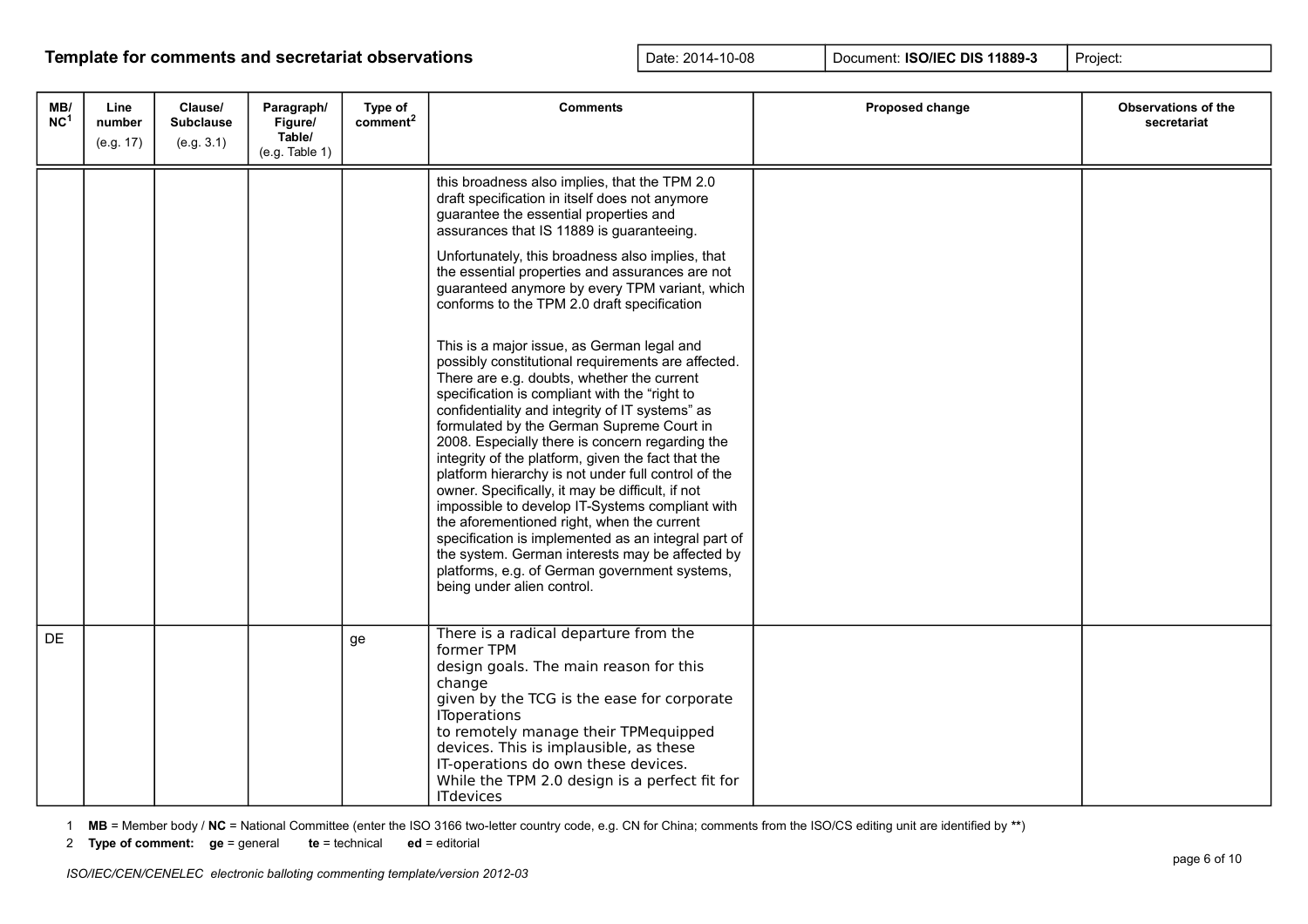| MB/<br>NC <sup>1</sup> | Line<br>number<br>(e.g. 17) | Clause/<br><b>Subclause</b><br>(e.g. 3.1) | Paragraph/<br>Figure/<br>Table/<br>(e.g. Table 1) | Type of<br>comment <sup>2</sup> | <b>Comments</b>                                                                                                                                                                                                               | Proposed change                                                                                                                                                                                                                                                                                                                                                                                                                                                                                                                                                                                                                                                                                                                                                                                                                                                                                                                                                                                        | <b>Observations of the</b><br>secretariat |
|------------------------|-----------------------------|-------------------------------------------|---------------------------------------------------|---------------------------------|-------------------------------------------------------------------------------------------------------------------------------------------------------------------------------------------------------------------------------|--------------------------------------------------------------------------------------------------------------------------------------------------------------------------------------------------------------------------------------------------------------------------------------------------------------------------------------------------------------------------------------------------------------------------------------------------------------------------------------------------------------------------------------------------------------------------------------------------------------------------------------------------------------------------------------------------------------------------------------------------------------------------------------------------------------------------------------------------------------------------------------------------------------------------------------------------------------------------------------------------------|-------------------------------------------|
|                        |                             |                                           |                                                   |                                 | under alien control, usually called<br>appliances, the fear of PCs, Servers,<br>Laptops and<br>Netbooks being rid of their most essential<br>property as general purpose computers<br>seems to<br>be well-founded.            |                                                                                                                                                                                                                                                                                                                                                                                                                                                                                                                                                                                                                                                                                                                                                                                                                                                                                                                                                                                                        |                                           |
| <b>DE</b>              | All                         |                                           |                                                   | ge                              | Standardising the current TPM 2.0<br>specification in<br>ISO/IEC JTC 1 is at least premature and may<br>not<br>be advisable anyway given the broad<br>nature of<br>this specification and its lack of security<br>guarantees. | An option for resolving the issues in the<br>context of<br>general purpose computers is to define<br>platformspecific<br>profiles of the TCG-specifications, of<br>which at least one comprises equivalent or<br>stronger guarantees with regard to<br>aforementioned properties and assurances,<br>as the<br>TCG-specifications and -documents did for<br>the<br>TPM 1.2 before 2011.<br>This could also be a way to include the<br>aspects<br>which are relevant for the a.m. four<br>requirements,<br>but are currently specified in other TCG<br>documents than IS 11889. The profile<br>should<br>include a detailed assuring explanation why<br>and<br>how the controllability for the owner is<br>assured on<br>the several levels of abstraction as<br>described in<br>the draft specification. This assurance<br>document should then be the basis for<br>certifications. ISO/IEC<br>JTC 1/SC 27/WG 3 would be an excellent<br>forum to<br>specify the requirements for these profiles<br>and |                                           |

1 **MB** = Member body / **NC** = National Committee (enter the ISO 3166 two-letter country code, e.g. CN for China; comments from the ISO/CS editing unit are identified by **\*\***)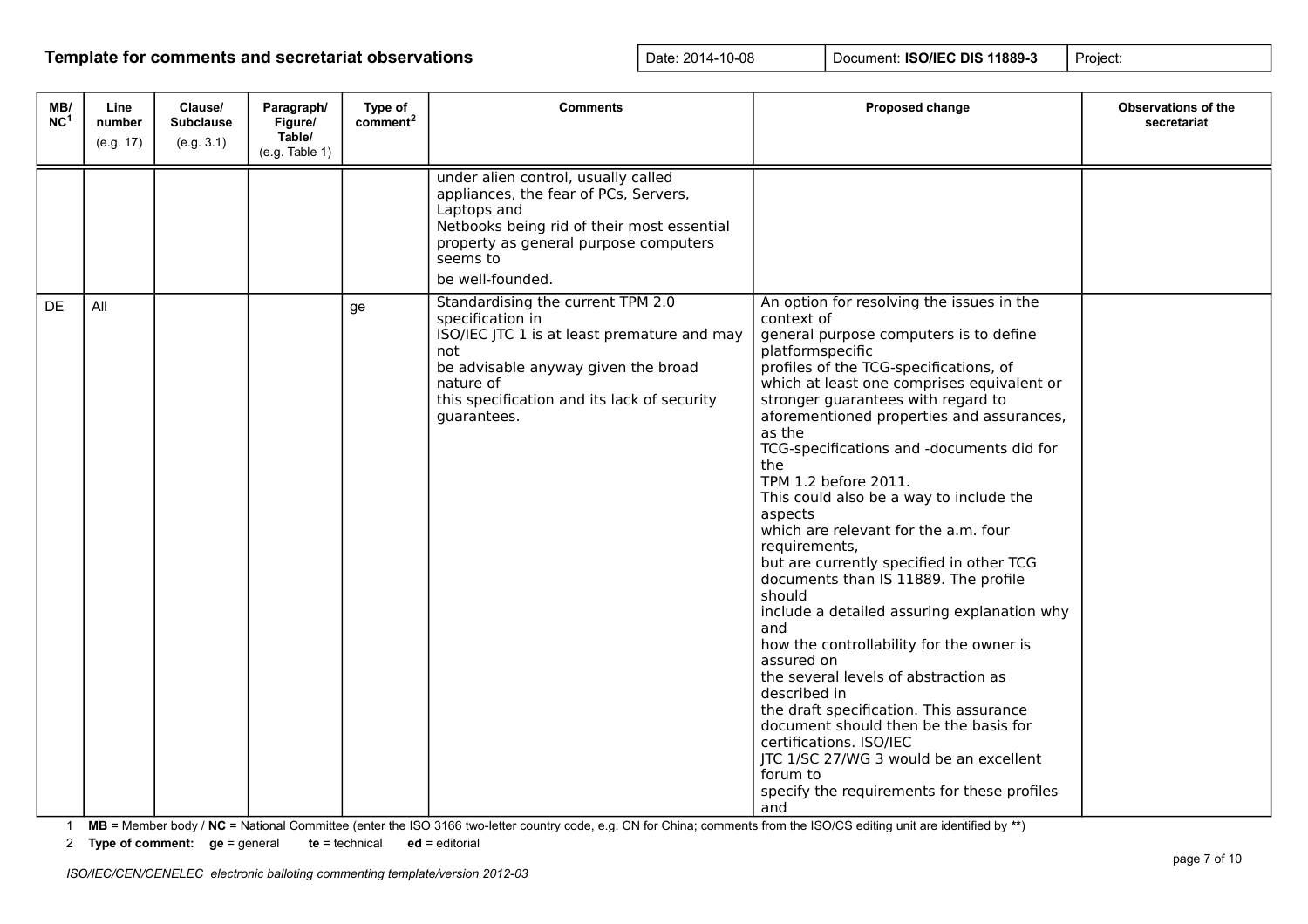| MB/<br>NC <sup>1</sup> | Line<br>number | Clause/<br><b>Subclause</b><br>(e.g. 3.1) | Paragraph/<br>Figure/<br>Table/ | Type of<br>comment <sup>2</sup> | <b>Comments</b>                                                                                                                                                                                                                                                                                                                                                                                                                                                                                                                                                                                                                                                                                                            | Proposed change                                                                                                                                                                                                  | <b>Observations of the</b><br>secretariat |
|------------------------|----------------|-------------------------------------------|---------------------------------|---------------------------------|----------------------------------------------------------------------------------------------------------------------------------------------------------------------------------------------------------------------------------------------------------------------------------------------------------------------------------------------------------------------------------------------------------------------------------------------------------------------------------------------------------------------------------------------------------------------------------------------------------------------------------------------------------------------------------------------------------------------------|------------------------------------------------------------------------------------------------------------------------------------------------------------------------------------------------------------------|-------------------------------------------|
|                        | (e.g. 17)      |                                           | (e.g. Table 1)                  |                                 |                                                                                                                                                                                                                                                                                                                                                                                                                                                                                                                                                                                                                                                                                                                            |                                                                                                                                                                                                                  |                                           |
|                        |                |                                           |                                 |                                 |                                                                                                                                                                                                                                                                                                                                                                                                                                                                                                                                                                                                                                                                                                                            | their properties.                                                                                                                                                                                                |                                           |
| <b>DE</b>              | Page 20        | Compliance                                | See citation<br>in comment      | te                              | "Unless the ISO/IEC 11889-3 general description<br>of a command indicates that the command is<br>mandatory, a compliant TPM need not implement<br>the command. However, if implemented, the<br>command is required to have the behaviour<br>defined in ISO/IEC 11889- 3. A platform-specific<br>specification will indicate the commands from<br>ISO/IEC 11889 that are required to be<br>implemented in order to be compliant with that<br>platform-specific specification."<br>COMMENT: The text illustrates the non-binding<br>character of the proposed standard. It is not<br>defined what has to be implemented precisely.<br>That means that commands required for platform<br>control may also not be implemented. | Withdrawal of the proposed document.                                                                                                                                                                             |                                           |
| DF.                    | All            |                                           |                                 | te                              | On by default (no Opt-In)<br>A TPM 2.0 is on and immediately usable for<br>technical components (e.g. firmware or<br>operating<br>systems), when an IT-device is delivered to<br>its<br>purchaser.                                                                                                                                                                                                                                                                                                                                                                                                                                                                                                                         | Opt-In<br>The TPM must be completely off, when an<br>ITdevice is delivered to its purchaser and<br>can only<br>be switched on by an explicit, conscious and<br>informed decision met by its respective<br>owner. |                                           |
| DE                     | All            |                                           |                                 | te                              | Lack of Choice<br>A TPM 2.0 cannot be switched off<br>completely:<br>Hence, there is no way to fully opt-out of<br>the<br>TPM's use. The use of many critical<br>functions<br>(e.g. cryptographic key-, signature- and<br>certificate-creation, -storage, -use and<br>-deletion)<br>cannot be prevented by the device-owner.                                                                                                                                                                                                                                                                                                                                                                                               | Freedom of Choice<br>It is the device-owner's freedom, whether<br>and<br>which TPM functions to use, or not. In<br>consequence this is also valid for<br>securitysubsystems<br>utilising a TPM.                  |                                           |
| DE                     | All            |                                           |                                 | te                              | Lack of Controllability                                                                                                                                                                                                                                                                                                                                                                                                                                                                                                                                                                                                                                                                                                    | Controllability                                                                                                                                                                                                  |                                           |

1 **MB** = Member body / **NC** = National Committee (enter the ISO 3166 two-letter country code, e.g. CN for China; comments from the ISO/CS editing unit are identified by **\*\***)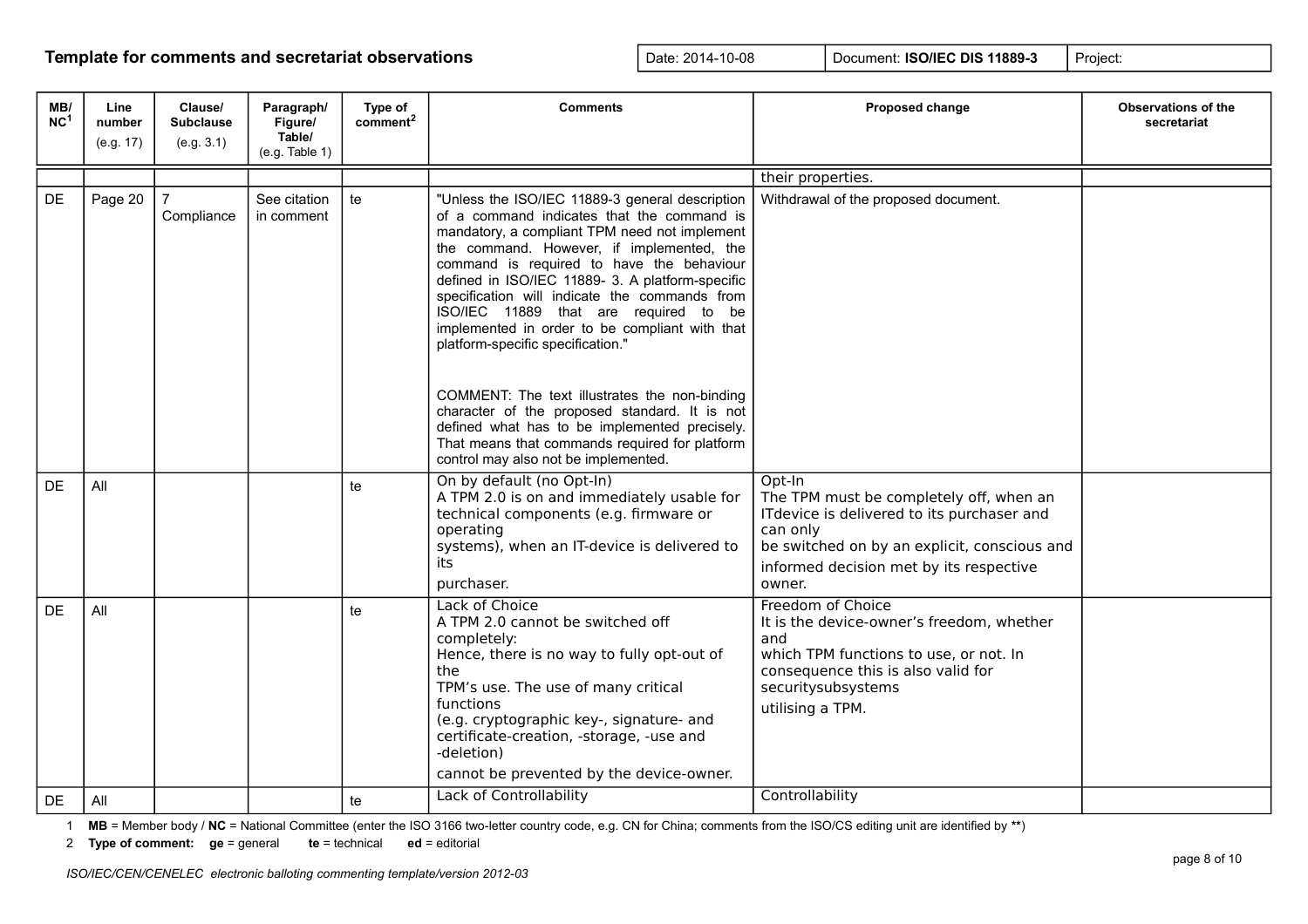| MB/<br>NC <sup>1</sup> | Line<br>number<br>(e.g. 17) | Clause/<br><b>Subclause</b><br>(e.g. 3.1) | Paragraph/<br>Figure/<br>Table/ | Type of<br>comment <sup>2</sup> | <b>Comments</b>                                                                                                                                                                                                                                                                                                                                                                                                                                                                                                                           | Proposed change                                                                                                                                                                                                                                                                                                                                  | <b>Observations of the</b><br>secretariat |
|------------------------|-----------------------------|-------------------------------------------|---------------------------------|---------------------------------|-------------------------------------------------------------------------------------------------------------------------------------------------------------------------------------------------------------------------------------------------------------------------------------------------------------------------------------------------------------------------------------------------------------------------------------------------------------------------------------------------------------------------------------------|--------------------------------------------------------------------------------------------------------------------------------------------------------------------------------------------------------------------------------------------------------------------------------------------------------------------------------------------------|-------------------------------------------|
|                        |                             |                                           | (e.g. Table 1)                  |                                 |                                                                                                                                                                                                                                                                                                                                                                                                                                                                                                                                           |                                                                                                                                                                                                                                                                                                                                                  |                                           |
|                        |                             |                                           |                                 |                                 | Several key- and control-hierarchies exist in<br>TPM 2.0, some of which are not at all under<br>owner-control, while others are under<br>partial<br>control of the device-owner, but still can be<br>overruled (e.g. deleted) anytime by means<br>of<br>technical components (e.g. firmware or<br>operating<br>systems).                                                                                                                                                                                                                  | The TPM is solely controlled by the device-<br>owner,<br>unless he consciously decides otherwise<br>(i.e.<br>delegates his power of control).                                                                                                                                                                                                    |                                           |
| DE                     | All                         |                                           |                                 | te                              | No Privacy-friendliness<br>DAA has become just an optional feature in<br>the<br>TPM 2.0 draft specifications. Thus the<br>guarantee<br>that a TPM branded device supports DAA,<br>will<br>cease to exist e.g. for purchasers / owners,<br>software providers, and system architects.                                                                                                                                                                                                                                                      | Privacy-friendliness<br>Direct Anonymous Attestation (DAA) is<br>essential<br>for the privacy-friendliness of TPMs and is<br>therefore a mandatory feature of every TPM.                                                                                                                                                                         |                                           |
| <b>DE</b>              | All                         |                                           |                                 | te                              | Since the SHA1 hash function is broken<br>since<br>many years all leading national<br>standardisation<br>organisations have requested to stop the<br>use of<br>SHA1. Unfortunately, the Trusted<br>Computing<br>organisation has only partly followed this<br>advice.<br>The actual proposal still allows to use<br>SHA1.<br>Since a migration to a more secure hash<br>function<br>is an additional task it is not unlikely that<br>some<br>implementations will continue using<br>inscecure<br>cryptographic algorithms since it is not | Withdrawal of the proposed Document.<br>Actively maintain ISO/IEC 11889:2009 all<br>parts<br>and establishment of a new project for a<br>new TPM<br>2.x PAS proposal.<br>A technical specification shall not make use<br>of the<br>SHA1 hash function.<br>Improvement of the new proposal with a<br>more<br>appropriate technical specification. |                                           |

1 **MB** = Member body / **NC** = National Committee (enter the ISO 3166 two-letter country code, e.g. CN for China; comments from the ISO/CS editing unit are identified by **\*\***)